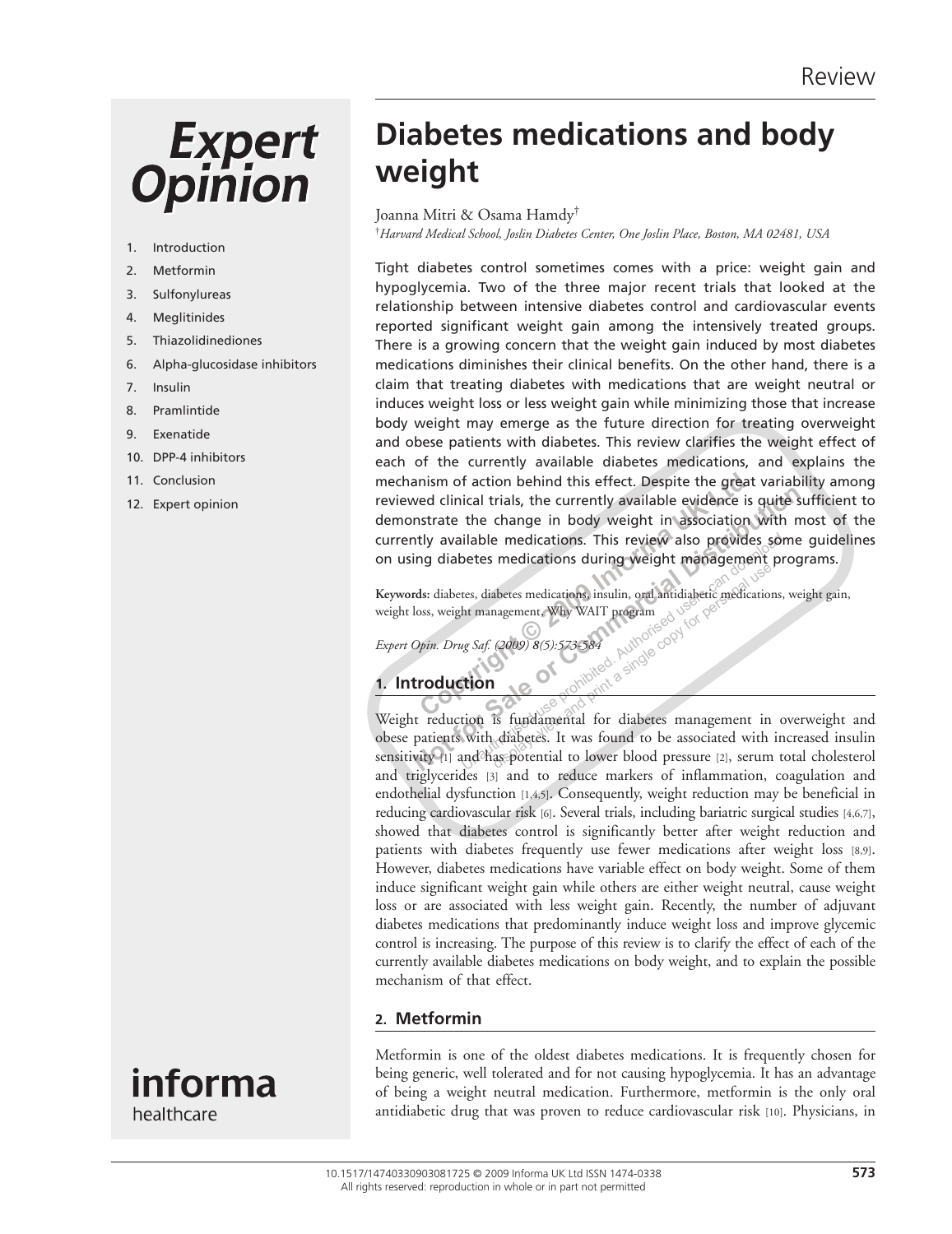general, are comfortable with metformin selection as their first-line therapy for most overweight and obese patients with diabetes type 2. This choice is supported by many therapeutic guidelines, such as the most recent consensus statement of the American Diabetes Association [11,12]. Metformin improves blood glucose by increasing hepatic and muscle insulin sensitivity, reducing hepatic glucose production, activating AMPK and increasing glucagon like peptide-1 (GLP-1) serum level.

 Several randomized studies showed that metformin has neutral effect on body weight [13-15]. Two other smaller non-randomized studies showed that metformin induces significant weight loss in patients with type 2 diabetes of different ethnicities [16,17]. In the UK Prospective Diabetes Study (UKPDS) [10], metformin did not change body weight after 3 years of continuous use. Patients on metformin gained less weight after 6 [18] and 10 years [19] of follow-up in comparison to sulfonylureas (SUs) and insulin. Addition of metformin to maximum dose of SU therapy in 591 type 2 patients with poor glycemic control did not induce significant weight gain in that study population [19].

 Although the exact mechanism of action of metformin on body weight is not clearly understood, it was found that it decreases caloric intake [20]. One study showed that 88% of the metformin-induced weight loss was owing to reduction of adipose tissue, particularly visceral fat [16] . The effect of metformin on GLP-1 and dipeptidyl peptidase-4 (DPP-4) inhibitor is controversial. Green and colleagues [21] demonstrated that metformin is an inhibitor of DPP4. However, another trial showed no effect of metformin on DPP4 and hence increased GLP1 levels might be related to increased production [22]. The old claims that metformin-induced weight loss is simply related to its gastrointestinal adverse events or owing to reduced intestinal absorption of carbohydrates have little credibility [23].

#### **3. Sulfonylureas**

 Sulfonylureas are effective medications in controlling hyperglycemia. They stimulate insulin production from pancreatic beta-cells irrespective of the blood glucose level and thus may induce hypoglycemia. The most commonly used SUs in the US are glyburide, glipizide and glimepiride. All of them are generic and cheap. Outside the US, glibenclamide and gliclazide are more frequently used. Older SUs such as chloropropamide and acetohexamide are rarely used nowadays.

 In general, SUs are known to induce weight gain; however, the amount of weight gain is variable according to the compound used and the duration of its exposure. The 3-year follow-up report of the UKPDS showed that glibenclamide and chloropropamide caused more weight gain in comparison to diet intervention [24] . Regardless of the initial response to diet, patients on SUs gain 5 kg (11 lbs) on an average over a 6-year period [18]. Most of this weight gain occurs during the first year of treatment with SUs [18] . On the other hand, glimepiride [25] and other once-daily SUs, such as extended-release

glipizide [26] or gliclazide MR [27], are weight neutral at least for the first year. The GAME regimen (Glimepiride at night, pre-meal insulin Aspart and MEtformin) did not show weight gain during the first 3 months of therapy, but weight gradually increased after 1 year of treatment [28,29] .

 As monotherapy, SUs caused more weight gain than either metformin [30,31] or repaglinide [32] and also caused more weight gain when added to other diabetes medications [33,34] . However, the weight gain associated with SUs is similar to that caused by pioglitazone [33] and less than that caused by insulin [24].

 Being insulinotropics, SUs cause weight gain by the same mechanism as insulin. However, at the same level of glycemic control, insulin induces more weight gain than SUs [24] . It is not known if SUs, through their effect on beta-cells, enhance amylin release. It would be of interest to know the weight effect of amylin versus insulin in response to SUs. Other possible mechanisms of weight gain in association with SUs may be related to increased food intake to compensate for hypoglycemia and/or 'defensive snacking' for fear of hypoglycemia. In the UKPDS study, 27.8% of patients treated with glibenclamide monotherapy had hypoglycemic episodes in comparison to 1.2% in those treated with diet only [10].

### **4. Meglitinides**

 Meglitinides are short-acting secretagogues that enhance insulin synthesis and release. Both repaglinide and nateglinide are used as monotherapy or in combination with metformin, thiazolidinediones (TZDs) or long-acting insulin.

 Meglitinides induce weight gain whether used alone or in combination with either metformin [35], Neutral Protamine Hagedorn (NPH) insulin plus metformin or gliclazide [36,37] or in combination with TZDs [38,39]. In a head-to-head comparison over 1 year, repaglinide caused less weight gain than glyburide in pharmacotherapy naïve patients but the difference was non-significant [32].

 Nateglinide in combination with metformin induced more weight gain than metformin used alone after 24 weeks of treatment [40]. This effect on body weight was not observed in another shorter study [41]. Nonetheless, a recently published meta-analysis confirmed that patients on nateglinide gained weight in comparison to metformin [42]. Given the insulininducing mechanism of action of meglitinides, it is not surprising that they induce weight gain in patients with diabetes.

## **5. Thiazolidinediones**

 Thiazolidinediones improve insulin sensitivity and promote differentiation of fat cells through their effect on Peroxisome Proliferator-Activated Receptor gamma (PPAR-γ) [43,44]. When PPAR-γ receptors are activated by a TZD, the expression of insulin-dependent glucose transporters, GLUT-4, is enhanced, followed by an up-regulation of genes involved in the transport and synthesis of fatty acids [45-47] . Their effect on glycemic control lasts longer than metformin and SUs [48].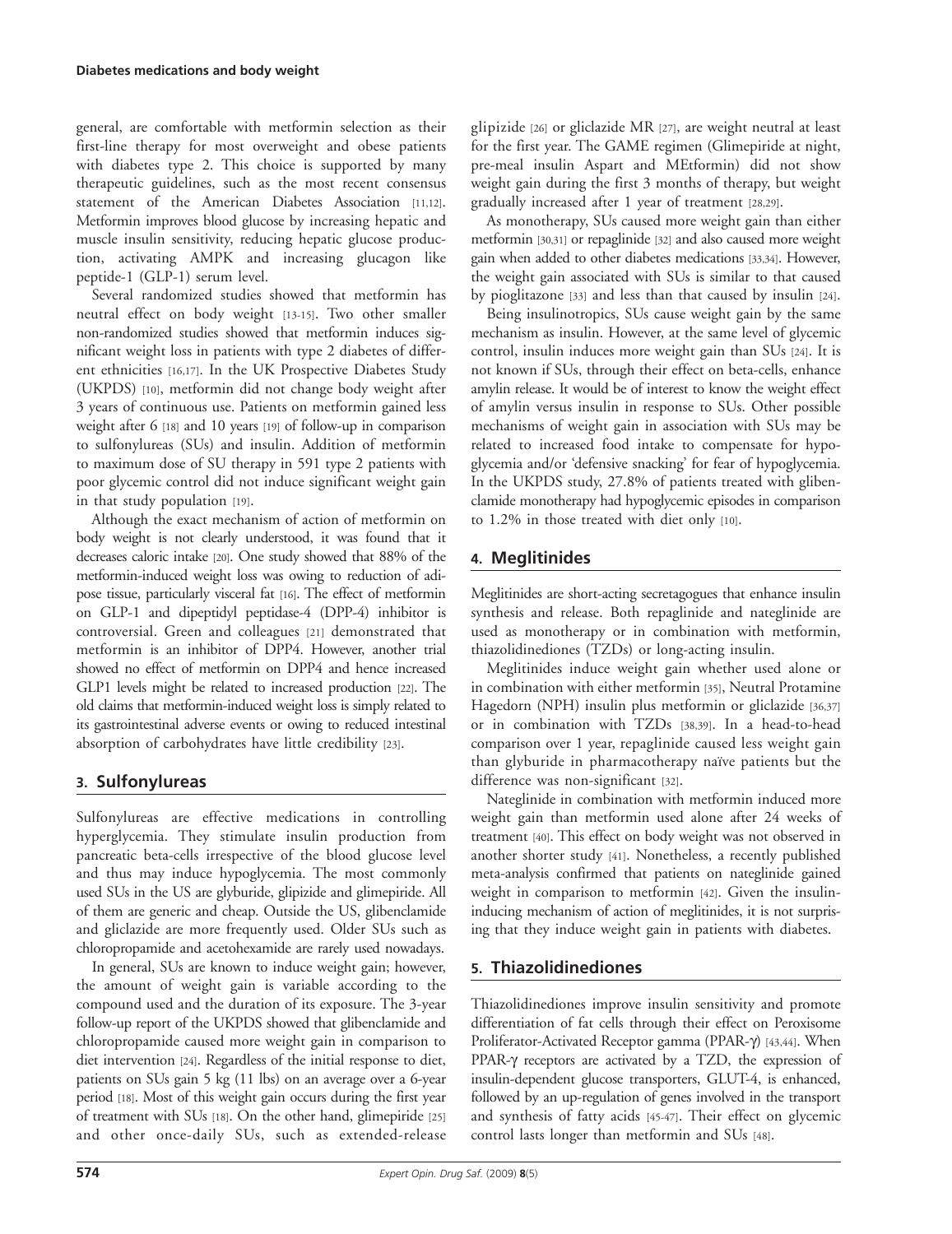Several randomized, double-blind placebo-controlled studies showed that TZDs cause considerable weight gain. In a 23-week randomized, double-blind clinical trial, pioglitazone used as monotherapy was associated with 1.35 kg weight gain in comparison to placebo -1.87 kg ( $p < 0.001$ ) [49,50]. Weight gain was more prominent in patients on higher doses of TZDs and in patients with higher body mass index (BMI) at baseline. Similar effect on body weight was seen when pioglitazone was used in combination with metformin [51],  $SUs$  [52] or insulin [53].

 The Diabetes Outcome Progression Trial (ADOPT) compared the efficacy of rosiglitazone, glyburide and metformin in recently diagnosed patients with type 2 diabetes [48]. Patients treated with rosiglitazone gained significantly more weight than those treated with either metformin or glyburide [48]. Over 4 years, the rosiglitazone arm gained in average 2.5 kg [48]. Although, their waist circumference also increased significantly, their waist-to-hip ratio did not change. Similar results were reported in several other trials that used rosiglitazone as monotherapy or in combination [47,54-57].

 In a recent 56-week randomized clinical trial, pioglitazone induced similar weight gain to glyburide, but it resulted in lower incidence of hypoglycemia and cardiac events [33]. After 104 weeks of adding pioglitazone to oral antidiabetics (OADs) in poorly controlled patients with type 2 diabetes, an average 3 kg weight gain was observed [58]. Similar magnitude of change can be seen over shorter period when pioglitazone is added to insulin. In one study, pioglitazone added to insulin for 24 weeks induced ∼ 3 kg of weight gain [59]. Thiazolidinediones only induced less weight gain when combined with metformin [54].

 The mechanism of weight gain with TZDs is not totally clear. It could be related to enhanced differentiation of newer fat cells through their effect on PPAR-γ receptors in the adipose tissue [43,44]. In a randomized, double-blind placebo-controlled trial, pioglitazone increased subcutaneous but not visceral fat over 24 weeks of intervention [60]. By the end of the first 4 weeks, weight increased by 3.88 kg. Weight gain did not seem to reach a plateau after 6 months of therapy. Troglitazone, the first TZD, was known to decrease circulating leptin levels [61]. Leptin is a known anorexigenic hormone that suppresses the hypothalamic feeding centers.

#### **6. Alpha-glucosidase inhibitors**

 These medications slow or limit intestinal absorption of carbohydrates. They are generally weak diabetes medications and their clinical use is limited, at least in the US, by their gastrointestinal adverse events.

 The effect of alpha-glucosidase inhibitors on body weight is controversial. The Essen study [62] showed that acarbose was weight neutral after 24 weeks of intervention. Later, in the Essen II study, acarbose induced 0.8 kg of weight loss over 24 weeks of treatment [63]. The difference between the two studies is not completely understood. With longer follow-up,

acarbose added to other diabetes medications resulted in a small but significant weight loss in comparison to placebo [64]. This weight loss was explained in part by the dose reduction of other OADs or insulin and by the energy loss owing to increased colonic fermentation. The UKPDS 44 randomized patients with type 2 diabetes who were already on several antidiabetic medications to either acarbose or placebo and followed them for 3 years. The results showed no major difference in body weight, but careful titration was recommended giving acarbose gastrointestinal adverse events [65]. Finally, a meta-analysis showed that acarbose significantly decreased the BMI, but its effect on body weight was not significant [66]. In conclusion, acarbose clinical trials showed mixed effects on body weight, but never weight gain.

 The effect of miglitol on body weight in comparison to glibenclamide and placebo was tested in a 24-week randomized clinical trial [67]. In this trial, miglitol was shown to be weight neutral. However, in elderly patients with type 2 diabetes, miglitol reduced body weight in comparison to glyburide but the change was not statistically significant in comparison to placebo [26] . A systematic review confirmed the neutral effect of miglitol on body weight [68].

#### **7. Insulin**

 Insulin, in most of its forms, has been associated with weight gain. Several mechanisms have been considered to be involved in the weight gain associated with insulin therapy. Insulin stimulates protein synthesis [69] and increases intracellular amino acid influx [70]. It also has a direct anabolic effect on both muscles [71] and adipose tissues [72]. Long-acting insulin creates a pattern of 24-h hyperinsulinemia, which stimulates lipogenesis and inhibits lipolysis. Fear of hypoglycemia, which is frequently compensated by preemptive increase of food intake, was also postulated as a possible cause of weight gain. However, food intake and weight gain did not correlate in patients with type 1 diabetes enrolled in the Diabetes Control and Complication Trail (DCCT) [73]. Meanwhile, few patients freely eat knowing that hyperglycemia could be averted by insulin. Other researchers did not find such relationship [72]. On the other hand, prolonged insulin exposure increases leptin serum level, which is frequently nullified by leptin resistance [74].

 It is estimated that 50% of insulin-induced weight gain is seen during the first 3 months of its use [75]. Weight gain usually continues at a slower pace beyond the first year, even with extensive dietary and behavioral modifications [65]. In the DCCT, 25% of the participants in the intensively treated arm reached the obesity range with an average BMI of 31 kg/m<sup>2</sup>, an increase of 6.8 kg/m<sup>2</sup> from baseline after 6.5 years of follow-up [76] . In the UKPDS 13, participants treated with insulin had an average weight gain of 4.8 kg compared with participants treated with diet alone over a 3-year period [10]. All participants in this study received dietary counseling before and during the study. After 10 years of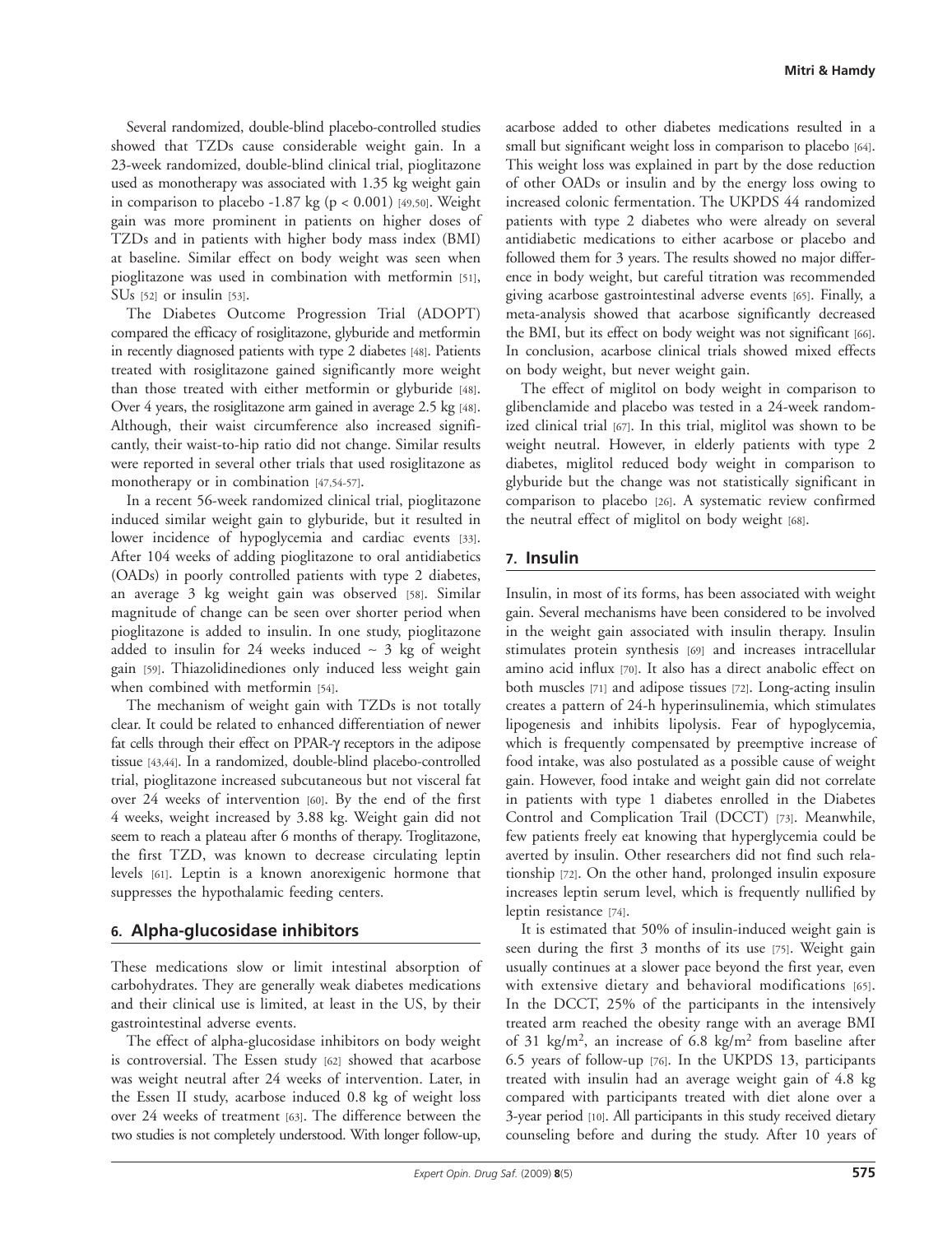follow-up, insulin had the greatest effect on body weight, with a mean increase of 4 kg [24].

 Although some forms of insulin may cause less weight gain than others, the timing of insulin injection and the regimen used may impact the amount of weight gain. For example NPH insulin, given in a single evening dose in combination with OADs, induced less weight gain than four other regimens that included NPH insulin [77]. Similarly, combining bedtime NPH insulin with SUs has less impact on body weight than combining it with pre-meal short-acting insulin [78].

 Nichols and colleagues [68] studied retrospectively the impact of adding a second hypoglycemic medication to an established first medication for 1 year in a large sample of type 2 patients with diabetes. Addition of NPH insulin resulted in an average weight gain of 3.3 kg/year. Insulin added to SUs results in an average weight gain of 3 kg. Patient treated with metformin lost in average 1.3 kg before adding insulin. The addition of insulin to metformin resulted in an average 4 kg weight gain. The retrospective nature of this study did not account for all other variables that might play a role in weight gain [79].

#### **7.1 Glargine insulin**

 Insulin glargine is one of the most widely prescribed longacting insulins. Similar to most other insulin preparations, glargine insulin induces weight gain. In comparison to NPH insulin, glargine insulin induced significantly less weight gain in patients with type 1 diabetes after 16 weeks of intervention [80]. Similar observation was seen in patients with type 2 diabetes after 28 weeks of intervention [81]. However, the difference between the two insulin formulations was not seen after 52 weeks of intervention [82]. Other trials showed no difference between both insulins after shorter duration of 24 [83] and 36 weeks [84]. Many of the previous studies showed that glargine insulin did not induce weight gain during the first 4 weeks of its use and that most of the weight gain was seen with longer duration of use.

#### **7.2 Detemir insulin**

 Detemir is a long-acting insulin that induces less weight gain than other insulin preparations. In a large trial of > 10,000 participants with type 1 and type 2 diabetes, body weight did not change significantly from baseline after 14.5 weeks of its use [85]. In a 52-week randomized, open-label, multinational trial, detemir induced less weight gain in comparison to glargine insulin [86]. Similarly, detemir insulin induced less weight gain in comparison to NPH insulin after 24 weeks of intervention [77]. Interestingly, small amount of weight loss was seen in patients with type 2 diabetes with BMI >  $35 \text{ kg/m}^2$ . The average weight loss was 0.5 kg [87]. Other trials in type 1 diabetes showed that detemir insulin was weight-neutral in comparison to NPH insulin after 6 and 12 months of intervention [88,89].

 The reason(s) for the detemir weight neutrality is not clear. In comparison to NPH, detemir caused less hypo-glycemic episodes [90] and hence reduced defense eating or overcorrection [91]. Detemir insulin was also shown to have a high signaling level in the hypothalamic tissue of experimental animals. Its lipophilic characteristics and ability to cross the blood brain barrier differentiate it from other insulins [92] . It is not clear if this central access has any relation to its effect on body weight.

#### **7.3 Insulin lispro**

 Insulin lispro is short-acting insulin with duration of action significantly shorter than regular insulin. However, it induces similar weight gain to regular insulin in both type 1 [93] and type 2 diabetics [94]. On the other hand, insulin lispro as single agent induced less weight gain when compared to glibenclamide in an open-label study of 26-week duration. In this study, insulin lispro was associated with a 0.7 kg weight loss in comparison to a 0.3 kg weight gain with glibenclamide [95]. Insulin lispro in a mixed combination with the long-acting form (75/25) induced an average of 1 kg of weight gain in comparison to glyburide, which induced an average of -0.85 kg of weight loss in an elderly population in the age range of  $60 - 80$  years [96]. In comparison to glargine insulin,  $75/25$ insulin added to metformin resulted in more weight gain over a 16-week period. Insulin lispro mix induced a weight gain of 2.3 kg in comparison to 1.6 kg weight gain with glargine insulin [97].

#### **7.4 Insulin aspart**

 Insulin aspart is short-acting insulin that causes weight gain. When used as monotherapy, it caused an average of 0.4 kg of weight gain after 10 weeks of treatment [98]. This effect was also seen after its long-term use for 2 years [99]. Insulin aspart in combination with its long-acting form (70/30) induced more weight gain in comparison to glargine insulin after 28 weeks of intervention. More hypoglycemic episodes occurred with the mixed insulin; that may explain the excess weight gain [100]. When insulin aspart was used as monotherapy, it induced less weight gain than when it was combined with TZDs or SUs [101].

#### **7.5 Insulin glulisine**

 Similar to the other two short-acting insulins, insulin glulisine induced weight gain similar to regular insulin when both were injected pre-meal [102]. However, in patients with type 1 diabetes, post-meal injection of insulin glulisine was shown to induce less weight gain than pre-meal regular insulin [103] . Further comparisons in randomized trials are needed to explore the effect of insulin glulisine on body weight when it is injected after meals in both type 1 and type 2 diabetics.

#### **8. Pramlintide**

 Pramlintide is an amylin analogue. It slows gastric emptying [104], suppresses postprandial glucagon secretion [105]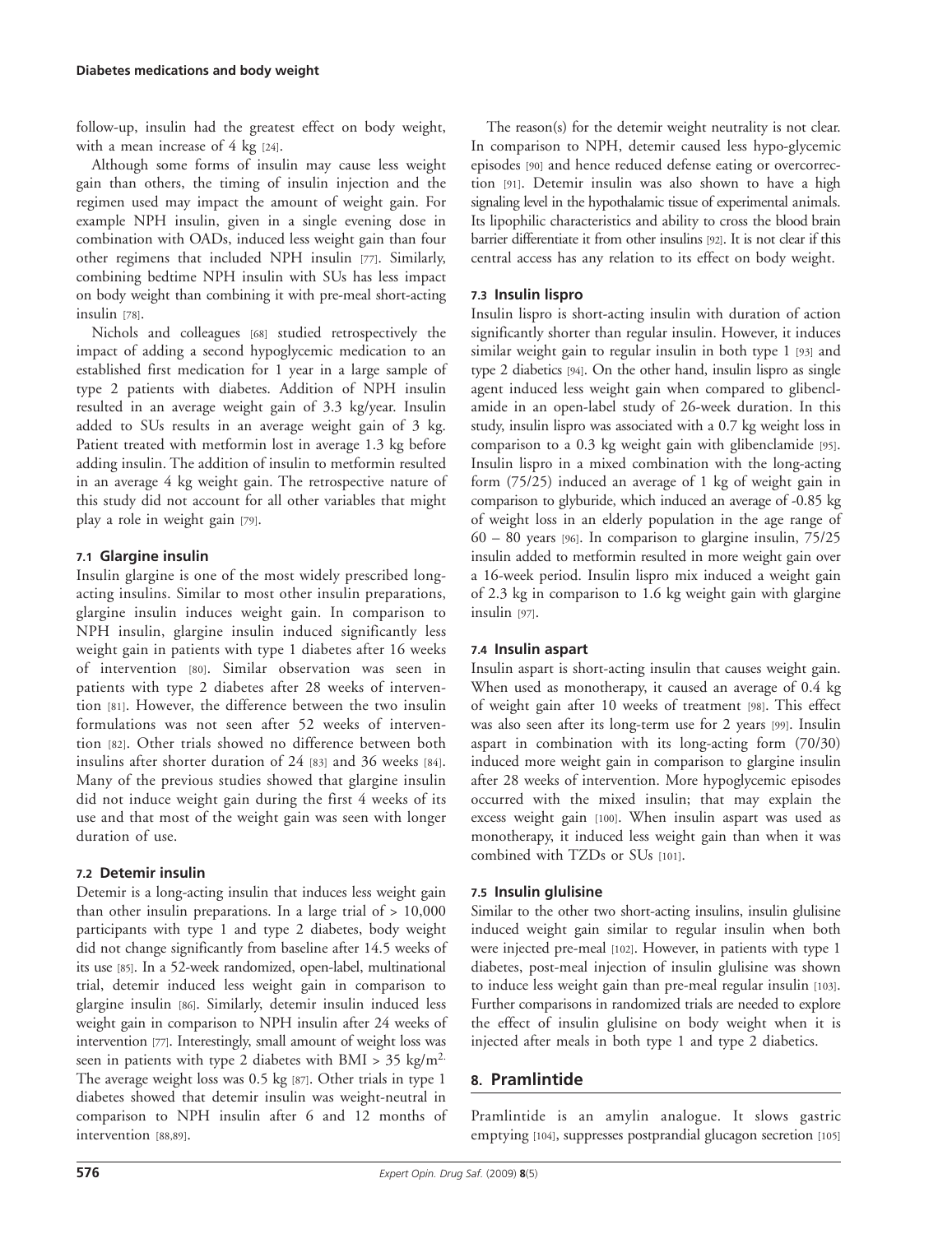and reduces caloric intake through a central appetitesuppressing action [106]. Pramlintide was approved for use in combination with pre-prandial insulin to improve postprandial blood glucose levels. After 52 weeks of adding pramlintide to stable insulin therapy in a large sample of patients with type 2 diabetes, the pramlintide group lost significant amount of weight using 120 mcg dose before each meal [107]. Smaller doses did not show similar effect.

 Similarly, patients with type 1 diabetes who were treated with pramlintide 60 mcg 3 or 4 times daily in combination with insulin showed an average of 1.3 kg weight loss versus 0.7 kg weight gain in the placebo group after 26 weeks of intervention [108].

 Phase II studies have shown a potential anti-obesity effect of pramlintide when combined with leptin. Long-term trials investigating the role of pramlintide with or without leptin in treatment of obesity are continuing.

#### **9. Exenatide**

 Exenatide is a GLP-1 analogue. It is currently used as adjuvant therapy to metformin, SUs or TZDs. It stimulates insulin production and secretion from pancreatic beta-cells and suppresses glucagon production from pancreatic alpha-cells. This glucose-dependent dual mechanism in addition to delaying gastric emptying improves postprandial blood glucose level. Exenatide also induces weight loss through central suppression of appetite. Three Phase III clinical trials labeled the 'AC2993: Diabetes Management for Improving Glucose Outcomes' (AMIGO) evaluated the effect of exenatide added to oral hypoglycemic therapy. Over 30 weeks, addition of exenatide to metformin, SUs or combination of both resulted in significant weight loss [109-111]. Weight reduction was more prominent with 10 mcg twice daily in comparison to 5 mcg twice daily. When exenatide was combined with metformin, it induced more weight loss than when it was combined with SUs. Open-label extension of the AMIGO trial showed progressive reduction in body weight with an average of  $-4.7$  kg  $(-5.4, -4)$ after 2 years [112] .

 Adding exenatide to TZDs for 16 weeks resulted in 1.5 kg weight loss in comparison to placebo [113]. In comparison to glargine insulin added to OADs, participants on exenatide lost in average 1.8 kg and those on glargine insulin gained in average 1.8 kg after 26 weeks of follow-up [114] . A pooled *post hoc* analysis showed that exenatide added to OADs resulted in weight loss in most patients (73%, average 3 kg weight loss) when compared with insulin added to OADs (76%, average 3 kg weight gain) [115] . In the previous trials, a small percentage of patients on exenatide did not lose weight and some gained weight, while few others were not able to tolerate its side events. The link between the weight loss that follows exenatide use and the degree of diabetes control needs further evaluation. So far it is not clear if the improvement in glycemic control is consequent to weight loss or the two effects are entirely independent.

#### **10. DPP-4 inhibitors**

 There are two approved DPP-4 inhibitors in the global market, sitagliptin and vildagliptin, with many others lined up for FDA approval. So far, sitagliptin is the only FDA-approved DPP-4 inhibitor in the US market. The mechanism of action of DPP-4 inhibitors involves an increase in GLP-1 concentrations by  $2 - 3$  times and subsequent enhancement of insulin secretion from beta-cells in response to food intake. However, this mechanism is debated as peripheral infusion of GLP-1 at concentrations similar to those resulting from DPP-4 inhibition did not improve glycemic control and raised the possibility that having GLP-1 peripherally may not produce the same glycemic effect as having the same concentration in the portal circulation [116].

 Similar to exenatide, sitagliptin also improves postprandial blood glucose level through suppression of glucagon secretion. However, sitagliptin does not cause weight loss. Its effect on body weight was shown to be neutral in few studies. In a randomized, controlled study, Nauck and colleagues [117] studied the difference in body weight between adding sitagliptin or glipizide to a stable dose of metformin. After 52 weeks of follow-up, the sitagliptin group experienced -1.5 kg weight loss in comparison to 1.1 kg weight gain in the glipizide group. Similarly, adding sitagliptin to pioglitazone did not show any further weight gain in comparison to placebo after 24 weeks of intervention [118] . Sitagliptin stabilizes postprandial GLP-1 levels; hence its net effect is mostly preventive of weight gain rather than inductive of weight loss [119] .

 Vildagliptin was also shown to be weight neutral in two 24-week placebo-controlled randomized trials [120,121] . A more recent randomized, placebo-controlled European study showed that vildagliptin was associated with minimal weight loss  $(-0.5 \text{ kg})$  after 50 weeks of follow-up [122]. In a 104-week randomized trial versus metformin [123] or rosiglitazone [124], vildagliptin showed weight neutrality while metformin was associated with weight loss and rosiglitazone with weight gain.

#### **11. Conclusion**

 Newer trends in managing diabetes are emerging with more emphasis on minimizing the negative effect of antidiabetic medications on body weight without compromising on glycemic control. Current efforts are continuing to include agents in combination that have effective hypoglycemic action without inducing weight gain. Clinicians have in their armamentarium several newer and effective medications with novel mechanisms of action and distinct weight-altering profiles. However, sound judgment is necessary to effectively use these resources within the scope of the current knowledge. Weight reduction that may result from combining such adjustments of antidiabetic medications with an appropriate lifestyle showed significant impact on several metabolic and cardiovascular parameters that may exceed the benefits from progressively adding those antidiabetic medications that have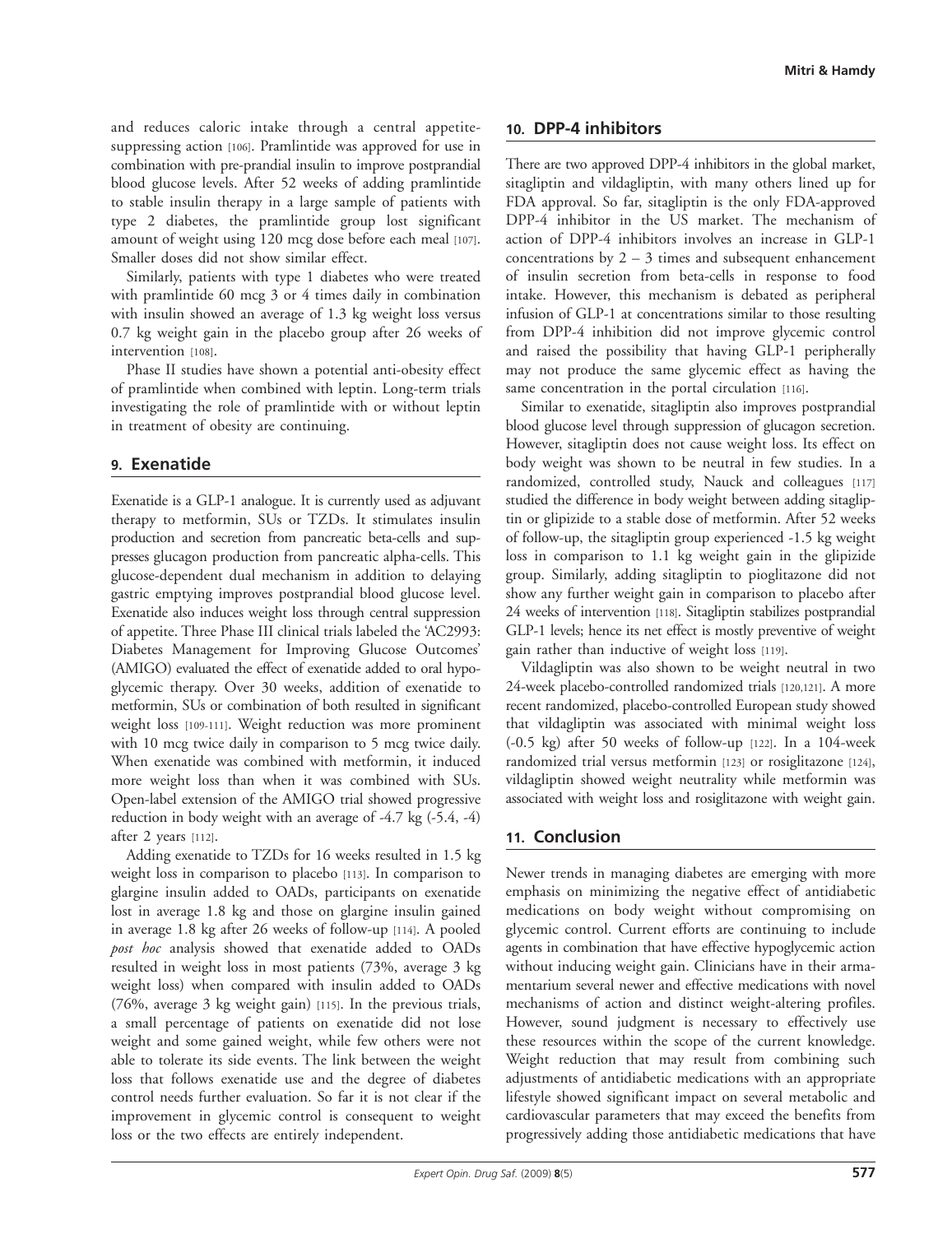

**Figure 1. Range of weight change (in kilograms) in response to diabetes medications.**

weight gain potentials. Further research is warranted to explain ways to conduct individualized therapy for patient with diabetes with the aim of reducing body weight while achieving the target glycemic control.

#### **12. Expert opinion**

 Targeting body weight, as an alternative model to primarily targeting hemoglobin A1c, is emerging as a viable and potentially cost-effective approach to managing type 2 diabetes in clinical practice. Understanding the weight effect of each diabetes medication ( **Figure 1** and **Table 1** ) may help clinicians to wisely select the best combination that may help in achieving weight loss without compromising on diabetes control during weight management programs.

 To enhance weight reduction, metformin should be initiated or increased unless there is a contraindication to its use. A maximal dose of 2,550 mg may be reached, as hypoglycemia rarely occurs. Sulfonylureas, in general, cause significant weight gain and should be reduced or eliminated during weight management. Reduction of caloric intake may also result in hypoglycemia in patients treated with SUs and may consequently retard further weight loss. If SUs are selected, extended-release formulations (glipizide XL or gliclazide MR) are preferred. Glimepride causes less weight gain in comparison to glyburide. Meglitinides, similar to SUs, are barriers to weight reduction in overweight and obese patients with diabetes. However, repaglinide induces less weight gain than glyburide. Meglitinides should be eliminated or their doses reduced during weight management. Thiazolidinediones are strong insulin sensitizers but they generally cause significant weight gain. Similar to metformin, they don't cause hypoglycemia. Their dose should be significantly reduced during weight

management but there is no need to discontinue them for their long-lasting glycemic benefit. Sitagliptin is weight neutral and its use together with metformin is preferred during weight management.

 If long-acting insulin is indicated, detemir insulin is preferred as it causes less weight gain than NPH and glargine insulin [14,15]. Short-acting insulin may be injected immediately after meals or within 20 min from the start of the meal. By administering the short-acting insulin after meals, patients had the opportunity to calculate the short-acting insulin dose based on the food that they actually consumed and not on the amount of food that they presumed to eat. This tactic minimizes the hypoglycemic risk and limits the consumption of the unneeded extra calories presumed to cover the preplanned prandial insulin. Glulisine insulin is preferred in such scenario for being relatively quicker in its onset of action [13]. Exenatide and pramlintide are the only injectable medications that induce weight loss. Their use is encouraged during weight management. Maximal weight loss is seen when exenatide is used in combination with metformin. Our clinical experience showed that weight loss is maximal when exenatide is injected 1 h before meals.

 In patients treated with pramlintide and prandial insulin, injecting the pramlintide before meals and the short-acting insulin immediately after meals was preferred. As appetite is frequently suppressed by pramlintide, patients usually eat much less than expected. Nausea is not common with pramlintide use in patients with type 2 diabetes in comparison to its use in patients with type 1 diabetes. Its use enables most patients to reduce prandial insulin dose and consequently enhance further weight reduction. Pramlintide is of particular importance for weight management in obese patients with type 1 diabetes. Although prevalence of obesity is not high in patients with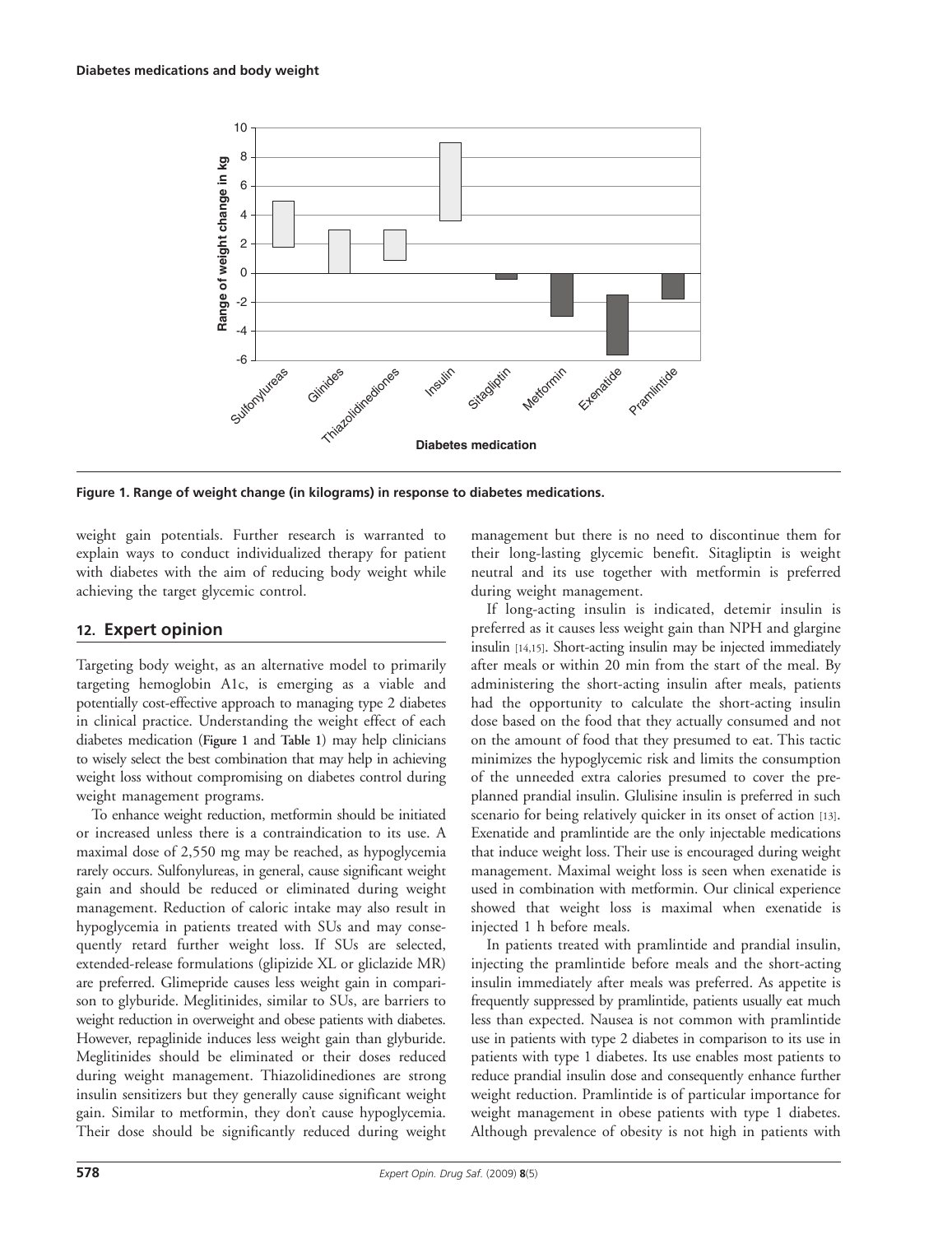| <b>Medication</b>                   | <b>Weight effect</b>         | <b>Remarks</b>                                                                                        |
|-------------------------------------|------------------------------|-------------------------------------------------------------------------------------------------------|
| Metformin<br>Sulfonylureas          | $\pm\downarrow$              | 5 kg weight gain over 6 years; most weight gain occurs in the first year                              |
| Glyburide                           | $\uparrow \uparrow$          |                                                                                                       |
| Glipizide                           | $\uparrow \uparrow$          |                                                                                                       |
| Glimepiride                         | $\pm$ 1                      | Weight increases gradually after the first year                                                       |
| Glipizide XL                        | $\pm\downarrow$              |                                                                                                       |
| Gliclazide MR                       | $\pm\downarrow$              |                                                                                                       |
| Glinides                            |                              |                                                                                                       |
| Nateglinide                         | $\uparrow$                   | Causes less weight gain than glyburide                                                                |
| Repaglinide                         | $\uparrow$                   | Weight gain is only seen on long-term use                                                             |
| <b>Thiazolidinediones</b>           |                              | Weight gain increases with increasing daily dose: 3 kg over 56 and 24 weeks<br>when used with insulin |
| Pioglitazone                        | $\uparrow \uparrow$          |                                                                                                       |
| Rosiglitazone                       | $\uparrow \uparrow$          |                                                                                                       |
| Alpha-glucosidase inhibitors        |                              | Weight loss is seen on long-term use                                                                  |
| Acarbose                            | $\pm\downarrow$              |                                                                                                       |
| Miglitol                            | $\pm\downarrow$              |                                                                                                       |
| DPP-4 inhibitor                     |                              |                                                                                                       |
| Sitagliptin                         | $\pm$                        |                                                                                                       |
| <b>Insulins</b>                     |                              | 4.8 - 7.8 kg after 6 months to 3 years; more weight gain with intensive                               |
|                                     |                              | insulin therapy; 50% of weight gain is seen in the first 3 months                                     |
| <b>NPH</b>                          | $\uparrow \uparrow \uparrow$ | Less weight gain if given as single evening dose is association with oral                             |
|                                     |                              | antidiabetic medications                                                                              |
| Glargine                            | $\uparrow \uparrow \uparrow$ | 3.3 kg/year; less weight gain than NPH on short-term, but similar after 1 year                        |
| Detemir                             | $\pm$ $\uparrow$             | No weight gain on short term; less weight gain than glargine insulin after 1 year                     |
| Aspart, Aspart 70/30                | $\uparrow \uparrow \uparrow$ | 0.4 - 2.6 kg weight gain after 6 - 10 weeks; 70/30 induces more weight gain                           |
|                                     |                              | than glargine insulin                                                                                 |
| Lispro, Lispro 75/25                | $\uparrow \uparrow \uparrow$ | Weight gain similar to glyburide if used as single agent in combination with                          |
|                                     |                              | metformin, but more weight gain in elderly                                                            |
| Glulisine                           | $\uparrow \uparrow \uparrow$ | May cause weight loss if injected post-meal in type 1                                                 |
| Amylin analogue                     | ↓↓                           |                                                                                                       |
| Pramlintide                         |                              | Weight loss is more significant with higher doses; weight regain occurs in                            |
|                                     |                              | type 1 after 1 year of use                                                                            |
| GLP-1 receptor agonist<br>Exenatide | $\downarrow \downarrow$      | Weight loss is more significant with higher doses; weight loss is increased                           |
|                                     |                              | when combined with metformin                                                                          |

#### **Table 1. Weight-specific effects of available classes of diabetes medications.**

↑ : Increased; ↓ : Decreased.

#### **Table 2 . Use of diabetes medications during weight management.**

| <b>Medications to be</b><br>reduced (weight fury) | Medications to be added or<br>increased (weight friendly) |
|---------------------------------------------------|-----------------------------------------------------------|
| Insulins                                          | Metformin                                                 |
| <b>NPH</b>                                        | DPP-4 inhibitor                                           |
| Glargine                                          | Sitagliptin                                               |
| Aspart, Aspart 70/30                              | Alpha-glucosidase inhibitors                              |
| Lispro, Lispro 75/25                              | Acarbose                                                  |
| Glulisine (pre-meal)                              | Miglitol                                                  |
|                                                   | Amylin analoque                                           |
| Sultonylureas                                     | Pramlintide                                               |
| Glyburide                                         | GLP-1 receptor agonist                                    |
| Glipizide                                         | Exenatide                                                 |
| Glimepiride                                       | Insulin                                                   |
| Glinides                                          | Detemir                                                   |
| Nateglinide                                       | Glulisine (post-meal)                                     |
| Repaglinide                                       |                                                           |
| <i>Thiazolidinediones</i>                         |                                                           |
| Pioglitazone                                      |                                                           |
| Rosiglitazone                                     |                                                           |

type 1 diabetes, it is of particular concern among young or middle-aged women who intentionally reduce their insulin intake to limit weight gain. Pramlintide use would allow them to reduce insulin dose without scarifying diabetes control. The central effect of pramlintide on appetite together with the concomitant reduction in insulin enhances weight loss.

 This model of intervention was tested in clinical practice through the Weight Achievement and Intensive Treatment program (Why WAIT) at the Joslin Diabetes Center in Boston, Massachusetts, US [8,125]. This 12-week multidisciplinary program for weight control and intensive diabetes management was specifically designed for application in routine diabetes practice. This model was effective in improving key metabolic abnormalities seen in patients with diabetes with an extra benefit of reducing the dose and number of antidiabetic medications. In this program, diabetes medications were classified into two groups: those known to promote weight gain and those associated with weight loss or that are weight neutral or associated with minimal weight gain (Table 2). Without compromising diabetes control, medication regimens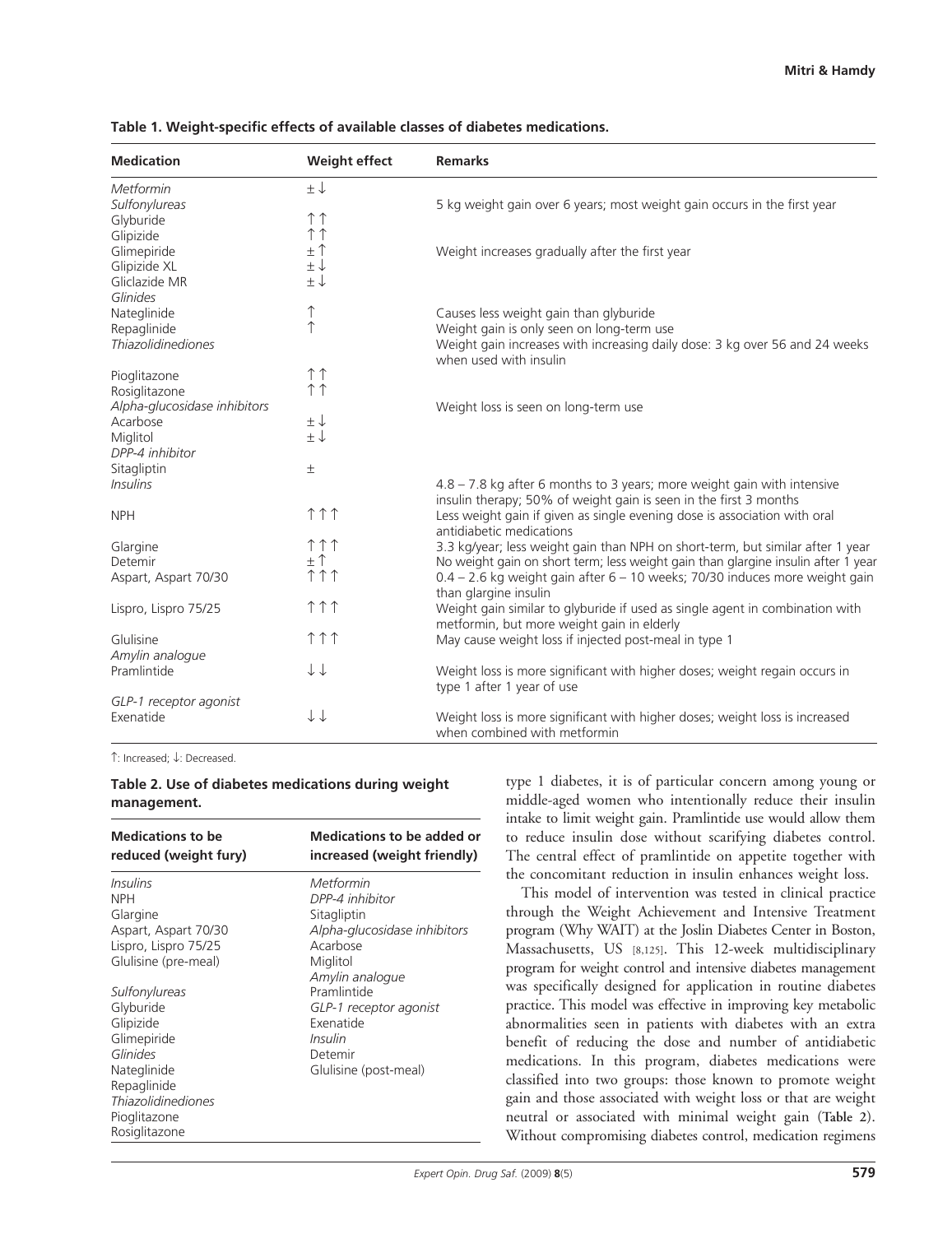were adjusted to facilitate weight loss by using more of the weight-friendly diabetes medications and reducing or eliminating those that promote weight gain. Participants treated with insulin and with good diabetes control (HbA1c < 7%) were advised to reduce their prandial insulin by ∼ 20 – 30% at the start of the weight management program. Exenatide was frequently added to oral medications for its weight benefit, and pramlintide was frequently added to meal-time insulin for the same reason when appropriate. The average weight loss of 11.2 kg after 12 weeks of intervention was associated with significant reduction in HbA1c. Participants maintained

#### **Bibliography**

 Papers of special note have been highlighted as either of interest (•) or of considerable interest (••) to readers.

- Hamdy O, Ledbury S, Mullooly C, et al. Lifestyle modification improves endothelial function in obese subjects with the insulin resistance syndrome. Diabetes Care 2003 ; 26 (7): 2119 -25
- 2. Mertens IL, Van Gaal LF. Overweight, obesity, and blood pressure: the effects of modest weight reduction. Obes Res 2000 ; 8 (3): 270 -8
- 3. Metz JA, Stern JS, Kris-Etherton P, et al. A randomized trial of improved weight loss with a prepared meal plan in overweight and obese patients: impact on cardiovascular risk reduction. Arch Intern Med 2000;160(14):2150-8
- 4. Monzillo LU, Hamdy O, Horton ES, et al. Effect of lifestyle modification on adipokine levels in obese subjects with insulin resistance. Obes Res 2003 ; 11 (9): 1048 -54
- 5. Ziccardi P, Nappo F, Giugliano G, et al. Reduction of inflammatory cytokine concentrations and improvement of endothelial functions in obese women after weight loss over one year. Circulation 2002 ; 105 (7): 804 -9
- 6. Williams KV, Kelley DE. Metabolic consequences of weight loss on glucose metabolism and insulin action in type 2 diabetes. Diabetes Obes Metab  $2000:2(3):121-9$
- 7. Mumme DE, Mathiason MA, Kallies KJ, et al. Effect of laparoscopic Roux-en-Y gastric bypass surgery on hemoglobin A1c levels in diabetic patients: a matched-cohort analysis. Surg Obes Relat Dis 2009;5(1):4-10
- 8. Hamdy O, Carver C. The Why WAIT program: improving clinical outcomes through weight management in type 2 diabetes. Curr Diab Rep 2008;8(5):413-20
- 9. Buchwald H, Estok R, Fahrbach K, et al. Weight and type 2 diabetes after bariatric surgery: systematic review and meta-analysis. Am J Med 2009;122(3):248-56 e5
- 10. United Kingdom Prospective Diabetes Study (UKPDS). 13: relative efficacy of randomly allocated diet, sulphonylurea, insulin, or metformin in patients with newly diagnosed non-insulin dependent diabetes followed for three years. BMJ 1995 ; 310 (6972): 83 -8
- 11. Standards of medical care in diabetes–2009. Diabetes Care 2009;32(Suppl 1):S13-61
- 12. Rodbard HW, Blonde L, Braithwaite SS, et al. American association of clinical endocrinologists medical guidelines for clinical practice for the management of diabetes mellitus. Endocr Pract 2007 ; 13 (Suppl 1): 1 -68
- 13. DeFronzo RA, Goodman AM. Efficacy of metformin in patients with non-insulin-dependent diabetes mellitus. The Multicenter Metformin Study Group. N Engl J Med 1995;333(9):541-9
- 14. Dornan TL, Heller SR, Peck GM, et al. Double-blind evaluation of efficacy and tolerability of metformin in NIDDM. Diabetes Care 1991;14(4):342-4
- 15. Rains SG, Wilson GA, Richmond W, et al. The effect of glibenclamide and metformin on serum lipoproteins in type 2 diabetes. Diabet Med 1988;5(7):653-8
- 16. Kurukulasuriya R, Banerji MA, Chaiken R, et al. Selective decrease in visceral fat is associated with weight loss during metformin treatment in African

an average 8.3 kg weight loss after 1 year and 8.5 kg at 18 months.

#### **Declaration of interest**

 J Mitri reported no conflict of interest. O Hamdy is on the speaker bureau of Takeda Pharmaceutical North America, Novo-Nordisk, Merck Pharmaceutical, Inc., sanofi-aventis, Amylin Pharmaceutical and Eli-Lilly & Co. He is not receiving research support from any of these companies and is not consulting to any of them.

> Americans with type 2 diabetes [abstract]. Diabetes 1999;48:A315

- 17. Stumvoll M, Nurjhan N, Perriello G, et al. Metabolic effects of metformin in non-insulin-dependent diabetes mellitus. N Engl J Med 1995;333(9):550-4
- 18. United Kingdom Prospective Diabetes Study 24: a 6-year, randomized, controlled trial comparing sulfonylurea, insulin, and metformin therapy in patients with newly diagnosed type 2 diabetes that could not be controlled with diet therapy. United Kingdom Prospective Diabetes Study Group. Ann Intern Med 1998;128(3):165-75
- **•• UKPDS is the largest clinical research study into diabetes ever conducted at the time**
- 19. UKPDS 28: a randomized trial of efficacy of early addition of metformin in ulfonylurea-treated type 2 diabetes. U.K. Prospective Diabetes Study Group. Diabetes Care 1998;21(1):87-92
- 20. Lee A, Morley JE. Metformin decreases food consumption and induces weight loss in subjects with obesity with type II non-insulin-dependent diabetes. Obes Res  $1998;6(1):47-53$
- 21. Green BD, Irwin N, Duffy NA, et al. Inhibition of dipeptidyl peptidase-IV activity by metformin enhances the antidiabetic effects of glucagon-like peptide-1. Eur J Pharmacol 2006 ; 547 (1-3): 192 -9
- 22. Hinke SA, Kuhn-Wache K, Hoffmann T, et al. Metformin effects on dipeptidylpeptidase IV degradation of glucagon-like peptide-1. Biochem Biophys Res Commun 2002;291(5):1302-8
- 23. Berchtold P, Bolli P, Arbenz U, et al. Disturbance of intestinal absorption following metformin therapy (observations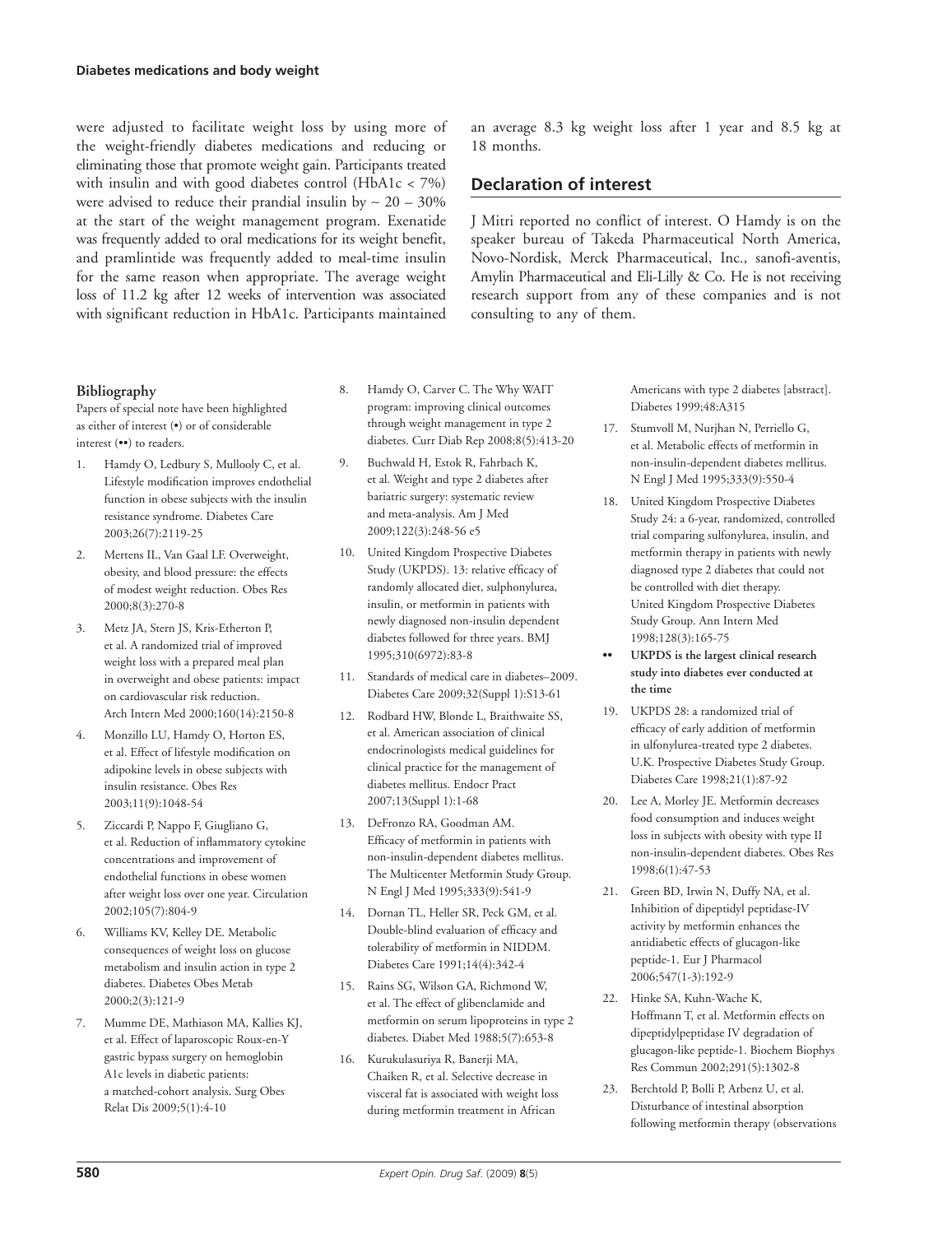on the mode of action of biguanides. Diabetologia 1969;5(6):405-12

- 24. Intensive blood-glucose control with sulphonylureas or insulin compared with conventional treatment and risk of complications in patients with type 2 diabetes (UKPDS 33). UK Prospective Diabetes Study (UKPDS) Group. Lancet 1998 ; 352 (9131): 837 -53
- 25. Martin S, Kolb H, Beuth J, et al. Change in patients' body weight after 12 months of treatment with glimepiride or glibenclamide in Type 2 diabetes: a multicentre retrospective cohort study. Diabetologia 2003;46(12):1611-7
- 26. Johnston PS, Lebovitz HE, Coniff RF, et al. Advantages of alpha-glucosidase inhibition as monotherapy in elderly type 2 diabetic patients. J Clin Endocrinol Metab 1998 ; 83 (5): 1515 -22
- 27. Schernthaner G, Grimaldi A, Di Mario U, et al. GUIDE study: double-blind comparison of once-daily gliclazide MR and glimepiride in type 2 diabetic patients. Eur J Clin Invest 2004;34(8):535-42
- 28. de Boer H, Jansen M, Koerts J, et al. Prevention of weight gain in type 2 diabetes requiring insulin treatment. Diabetes Obes Metab 2004;6(2):114-9
- 29. de Boer H, Keizers R, Jansen M, et al. Glycaemic control without weight gain in insulin requiring type 2 diabetes: 1-year results of the GAME regimen. Diabetes Obes Metab 2006;8(5):517-23
- 30. Campbell IW, Menzies DG, Chalmers J, et al. One year comparative trial of metformin and glipizide in type 2 diabetes mellitus. Diabete Metab 1994;20(4):394-400
- 31. Hermann LS, Schersten B, Bitzen PO, et al. Therapeutic comparison of metformin and sulfonylurea, alone and in various combinations. A double-blind controlled study. Diabetes Care 1994;17(10):1100-9
- 32. Marbury T, Huang WC, Strange P, et al. Repaglinide versus glyburide: a one-year comparison trial. Diabetes Res Clin Pract 1999 ; 43 (3): 155 -66
- 33. Jain R, Osei K, Kupfer S, et al. Long-term safety of pioglitazone versus glyburide in patients with recently diagnosed type 2 diabetes mellitus. Pharmacotherapy 2006 ; 26 (10): 1388 -95
- 34. Lewitt MS, Yu VK, Rennie GC, et al. Effects of combined insulin-sulfonylurea

therapy in type II patients. Diabetes Care 1989:12(6):379-83

- 35. Moses R, Slobodniuk R, Boyages S, et al. Effect of repaglinide addition to metformin monotherapy on glycemic control in patients with type 2 diabetes. Diabetes Care 1999;22(1):119-24
- 36. Furlong NJ, Hulme SA, O'Brien SV, et al. Repaglinide versus metformin in combination with bedtime NPH insulin in patients with type 2 diabetes established on insulin/metformin combination therapy. Diabetes Care 2002;25(10):1685-90
- 37. Furlong NJ, Hulme SA, O'Brien SV, et al. Comparison of repaglinide vs. gliclazide in combination with bedtime NPH insulin in patients with Type 2 diabetes inadequately controlled with oral hypoglycaemic agents. Diabet Med 2003;20(11):935-41
- 38. Jovanovic L, Hassman DR, Gooch B, et al. Treatment of type 2 diabetes with a combination regimen of repaglinide plus pioglitazone. Diabetes Res Clin Pract 2004 ; 63 (2): 127 -34
- 39. Raskin P, McGill J, Saad MF, et al. Combination therapy for type 2 diabetes: repaglinide plus rosiglitazone. Diabet Med 2004 ; 21 (4): 329 -35
- 40. Marre M, Van Gaal L, Usadel KH, et al. Nateglinide improves glycaemic control when added to metformin monotherapy: results of a randomized trial with type 2 diabetes patients. Diabetes Obes Metab 2002 ; 4 (3): 177 -86
- 41. Schatz H, Schoppel K, Lehwalder D, et al. Efficacy, tolerability and safety of nateglinide in combination with metformin. Results from a study under general practice conditions. Exp Clin Endocrinol Diabetes 2003;111(5):262-6
- 42. Black C, Donnelly P, McIntyre L, et al. Meglitinide analogues for type 2 diabetes mellitus. Cochrane Database Syst Rev 2007 ;(2): CD004654
- 43. Braissant O, Foufelle F, Scotto C, et al. Differential expression of peroxisome proliferator-activated receptors (PPARs): tissue distribution of PPAR-alpha, -beta, and -gamma in the adult rat. Endocrinology 1996;137(1):354-66
- 44. Gosset P, Charbonnier AS, Delerive P, et al. Peroxisome proliferator-activated receptor gamma activators affect the maturation of human monocyte-derived dendritic cells. Eur J Immunol 2001;31(10):2857-65
- 45. Goldstein BJ, Scalia R. Adiponectin: a novel adipokine linking adipocytes

and vascular function. J Clin Endocrinol Metab 2004;89(6):2563-8

- 46. Maeda N, Takahashi M, Funahashi T, et al. PPARgamma ligands increase expression and plasma concentrations of adiponectin, an adipose-derived protein. Diabetes 2001 ; 50 (9): 2094 -9
- 47. Phillips SA, Ciaraldi TP, Kong AP, et al. Modulation of circulating and adipose tissue adiponectin levels by antidiabetic therapy. Diabetes 2003;52(3):667-74
- 48. Viberti G, Kahn SE, Greene DA, et al. A diabetes outcome progression trial (ADOPT): an international multicenter study of the comparative efficacy of rosiglitazone, glyburide, and metformin in recently diagnosed type 2 diabetes. Diabetes Care 2002;25(10):1737-43
- **•• ADOPT is a pragmatic randomized trial comparing the role of three major oral antihyperglycemic medications in the treatment of diabetes.**
- 49. Aronoff S, Rosenblatt S, Braithwaite S, et al. Pioglitazone hydrochloride monotherapy improves glycemic control in the treatment of patients with type 2 diabetes: a 6-month randomized placebo-controlled dose-response study. The Pioglitazone 001 Study Group. Diabetes Care 2000;23(11):1605-11
- 50. Rosenblatt S, Miskin B, Glazer NB, et al. The impact of pioglitazone on glycemic control and atherogenic dyslipidemia in patients with type 2 diabetes mellitus. Coron Artery Dis 2001;12(5):413-23
- 51. Einhorn D, Rendell M, Rosenzweig J, et al. Pioglitazone hydrochloride in combination with metformin in the treatment of type 2 diabetes mellitus: a randomized, placebo-controlled study. The Pioglitazone 027 Study Group. Clin Ther 2000;22(12):1395-409
- 52. Kipnes MS, Krosnick A, Rendell MS, et al. Pioglitazone hydrochloride in combination with sulfonylurea therapy improves glycemic control in patients with type 2 diabetes mellitus: a randomized, placebo-controlled study. Am J Med  $2001;111(1):10-7$
- 53. Davidson JA, Perez A, Zhang J. Addition of pioglitazone to stable insulin therapy in patients with poorly controlled type 2 diabetes: results of a double-blind, multicentre, randomized study. Diabetes Obes Metab 2006 ; 8 (2): 164 -74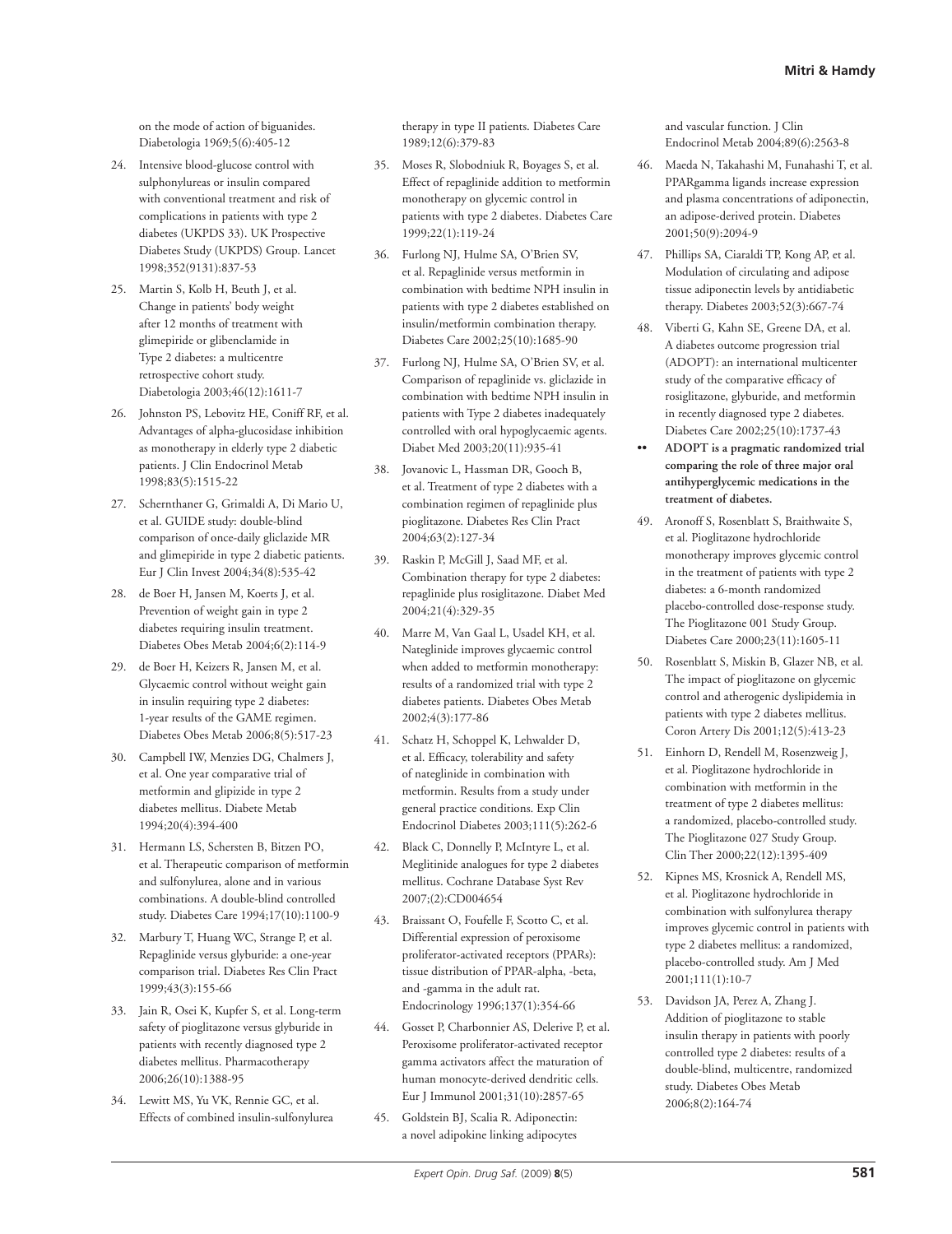- 54. Fonseca V, Rosenstock J, Patwardhan R, et al. Effect of metformin and rosiglitazone combination therapy in patients with type 2 diabetes mellitus: a randomized controlled trial. JAMA 2000 ; 283 (13): 1695 -702
- 55. Dailey GE 3rd, Noor MA, Park JS, et al. Glycemic control with glyburide/ metformin tablets in combination with rosiglitazone in patients with type 2 diabetes: a randomized, double-blind trial. Am J Med 2004;116(4):223-9
- 56. Rosenstock J, Sugimoto D, Strange P, et al. Triple therapy in type 2 diabetes: insulin glargine or rosiglitazone added to combination therapy of sulfonylurea plus metformin in insulin-naive patients. Diabetes Care 2006;29(3):554-9
- 57. Home PD, Jones NP, Pocock SJ, et al. Rosiglitazone RECORD study: glucose control outcomes at 18 months. Diabet Med 2007;24(6):626-34
- 58. Charbonnel B, Schernthaner G, Brunetti P, et al. Long-term efficacy and tolerability of add-on pioglitazone therapy to failing monotherapy compared with addition of gliclazide or metformin in patients with type 2 diabetes. Diabetologia 2005 ; 48 (6): 1093 -104
- 59. Davidson J, Vexiau P, Cucinotta D, et al. Biphasic insulin aspart 30: literature review of adverse events associated with treatment. Clin Ther 2005;27(Suppl B):S75-88
- 60. Smith SR, De Jonge L, Volaufova J, et al. Effect of pioglitazone on body composition and energy expenditure: a randomized controlled trial. Metabolism 2005 ; 54 (1): 24 -32
- 61. Shimizu H, Tsuchiya T, Sato N, et al. Troglitazone reduces plasma leptin concentration but increases hunger in NIDDM patients. Diabetes Care 1998 ; 21 (9): 1470 -4
- 62. Hoffmann J, Spengler M. Efficacy of 24-week monotherapy with acarbose, glibenclamide, or placebo in NIDDM patients. The Essen Study. Diabetes Care 1994;17(6):561-6
- 63. Hoffmann J, Spengler M. Efficacy of 24-week monotherapy with acarbose, metformin, or placebo in dietary-treated NIDDM patients: the Essen-II Study. Am J Med 1997;103(6):483-90
- 64. Wolever TM, Chiasson JL, Josse RG, et al. Small weight loss on long-term acarbose therapy with no change in dietary pattern or nutrient intake of individuals with

non-insulin-dependent diabetes. Int J Obes Relat Metab Disord 1997;21(9):756-63

- 65. Holman RR, Cull CA, Turner RC. A randomized double-blind trial of acarbose in type 2 diabetes shows improved glycemic control over 3 years (U.K. Prospective Diabetes Study 44). Diabetes Care 1999;22(6):960-4
- 66. van de Laar FA, Lucassen PL, Akkermans RP, et al. Alpha-glucosidase inhibitors for patients with type 2 diabetes: results from a Cochrane systematic review and meta-analysis. Diabetes Care 2005;28(1):154-63
- 67. Segal P, Feig PU, Schernthaner G, et al. The efficacy and safety of miglitol therapy compared with glibenclamide in patients with NIDDM inadequately controlled by diet alone. Diabetes Care 1997:20(5):687-91
- 68. Campbell LK, Baker DE, Campbell RK. Miglitol: assessment of its role in the treatment of patients with diabetes mellitus. Ann Pharmacother 2000 ; 34 (11): 1291 -301
- 69. Bark TH, McNurlan MA, Lang CH, et al. Increased protein synthesis after acute IGF-I or insulin infusion is localized to muscle in mice. Am J Physiol 1998;275(1 Pt 1): E118-23
- 70. Biolo G, Declan Fleming RY, Wolfe RR. Physiologic hyperinsulinemia stimulates protein synthesis and enhances transport of selected amino acids in human skeletal muscle. J Clin Invest 1995;95(2):811-9
- 71. Cederholm T, Sylven C, Esbjornsson-Liljedahl M, et al. Insulin treatment increases skeletal muscle fibre area in patients with diabetes mellitus type 2. Clin Physiol 2000 ; 20 (5): 354 -9
- 72. Jacob AN, Salinas K, Adams-Huet B, et al. Potential causes of weight gain in type 1 diabetes mellitus. Diabetes Obes Metab 2006 ; 8 (4): 404 -11
- 73. Weight gain associated with intensive therapy in the diabetes control and complications trial. The DCCT Research Group. Diabetes Care 1988;11(7):567-73
- **•• DCCT is one of the largest type 1 diabetes studies at the time. It is important to know that one of the major side effects of intensive therapy is weight gain.**
- 74. Malmstrom R, Taskinen MR, Karonen SL, et al. Insulin increases plasma leptin concentrations in normal subjects and

patients with NIDDM. Diabetologia 1996;39(8):993-6

- 75. Yki-Jarvinen H, Nikkila K, Makimattila S. Metformin prevents weight gain by reducing dietary intake during insulin therapy in patients with type 2 diabetes mellitus. Drugs 1999;58(Suppl 1):53-4; discussion 75-82
- 76. Purnell JQ, Hokanson JE, Marcovina SM, et al. Effect of excessive weight gain with intensive therapy of type 1 diabetes on lipid levels and blood pressure: results from the DCCT. Diabetes Control and Complications Trial. JAMA 1998;280(2):140-6
- 77. Yki-Jarvinen H, Kauppila M, Kujansuu E, et al. Comparison of insulin regimens in patients with non-insulin-dependent diabetes mellitus. N Engl J Med 1992;327(20):1426-33
- 78. Clauson P, Karlander S, Steen L, et al. Daytime glibenclamide and bedtime NPH insulin compared to intensive insulin treatment in secondary sulphonylurea failure: a 1-year follow-up. Diabet Med 1996:13(5):471-7
- 79. Nichols GA, Gomez-Caminero A. Weight changes following the initiation of new anti-hyperglycaemic therapies. Diabetes Obes Metab 2007;9(1):96-102
- 80. Raskin P, Klaff L, Bergenstal R, et al. A 16-week comparison of the novel insulin analog insulin glargine (HOE 901) and NPH human insulin used with insulin lispro in patients with type 1 diabetes. Diabetes Care 2000;23(11):1666-71
- 81. Rosenstock J, Schwartz SL, Clark CM Jr, et al. Basal insulin therapy in type 2 diabetes: 28-week comparison of insulin glargine (HOE 901) and NPH insulin. Diabetes Care 2001;24(4):631-6
- 82. Yki-Jarvinen H, Dressler A, Ziemen M. Less nocturnal hypoglycemia and better post-dinner glucose control with bedtime insulin glargine compared with bedtime NPH insulin during insulin combination therapy in type 2 diabetes. HOE 901/3002 Study Group. Diabetes Care 2000 ; 23 (8): 1130 -6
- 83. Fritsche A, Schweitzer MA, Haring HU. Glimepiride combined with morning insulin glargine, bedtime neutral protamine hagedorn insulin, or bedtime insulin glargine in patients with type 2 diabetes. A randomized, controlled trial. Ann Intern Med 2003;138(12):952-9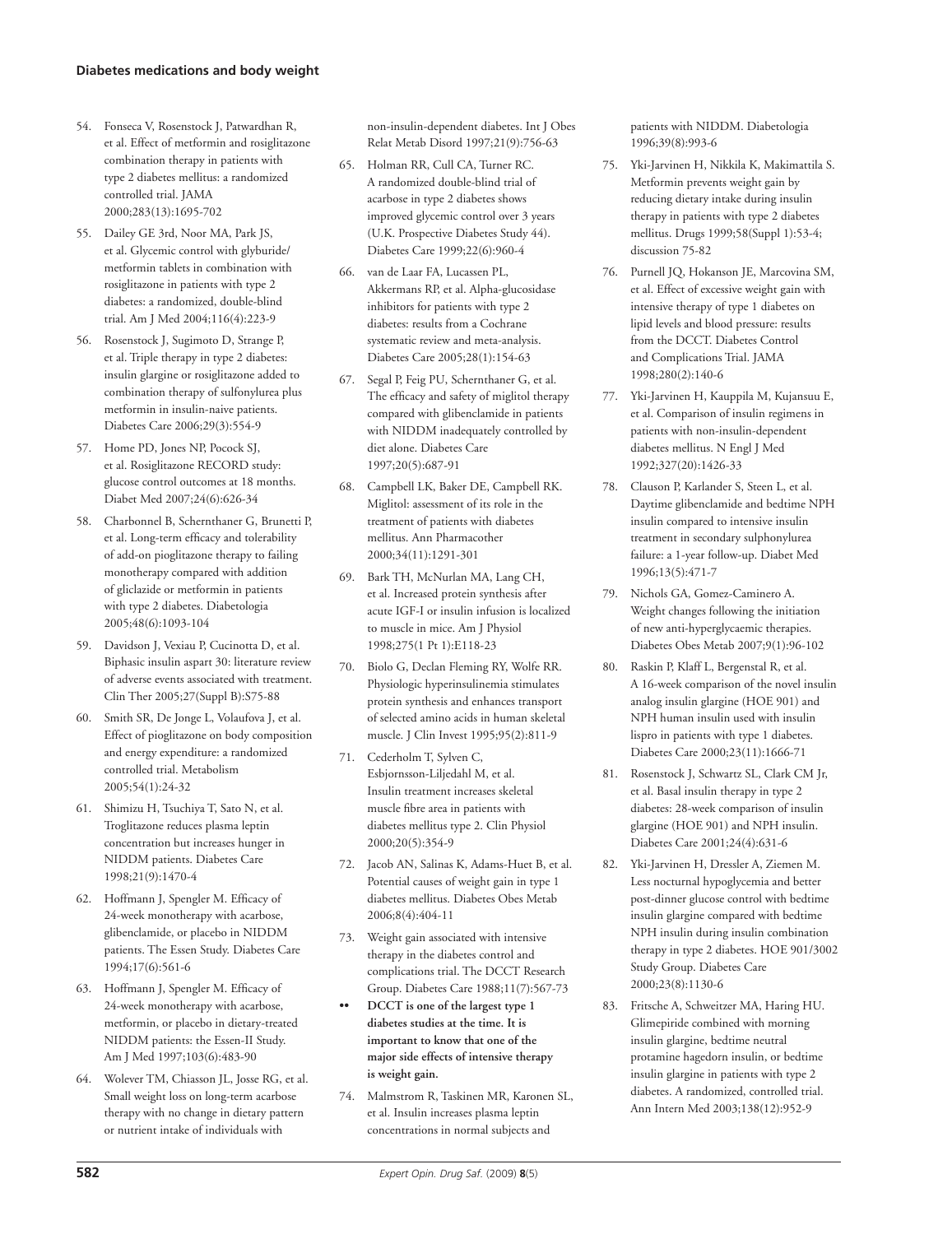- 84. Yki-Jarvinen H, Kauppinen-Makelin R, Tiikkainen M, et al. Insulin glargine or NPH combined with metformin in type 2 diabetes: the LANMET study. Diabetologia 2006 ; 49 (3): 442 -51
- 85. Meneghini LF, Rosenberg KH, Koenen C, et al. Insulin detemir improves glycaemic control with less hypoglycaemia and no weight gain in patients with type 2 diabetes who were insulin naive or treated with NPH or insulin glargine: clinical practice experience from a German subgroup of the PREDICTIVE study. Diabetes Obes Metab 2007;9(3):418-27
- 86. Rosenstock J, Davies M, Home P, et al. Randomised, 52-week, treat-to-target trial comparing insulin detemir with insulin glargine when administered as add-on to glucose-lowering drugs in insulin-naive people with type 2 diabetes. Diabetologia 2008 ; 51 (3): 408 -16
- **•• This is a head to head trial comparing the two long-acting insulins glargine and detemir.**
- 87. Raslova K, Tamer SC, Clauson P, et al. Insulin detemir results in less weight gain than NPH insulin when used in basal-bolus therapy for type 2 diabetes mellitus, and this advantage increases with baseline body mass index. Clin Drug Investig 2007 ; 27 (4): 279 -85
- 88. Russell-Jones D, Simpson R, Hylleberg B, et al. Effects of QD insulin detemir or neutral protamine Hagedorn on blood glucose control in patients with type I diabetes mellitus using a basal-bolus regimen. Clin Ther 2004;26(5):724-36
- 89. Standl E, Lang H, Roberts A. The 12-month efficacy and safety of insulin detemir and NPH insulin in basal-bolus therapy for the treatment of type 1 diabetes. Diabetes Technol Ther 2004 ; 6 (5): 579 -88
- 90. Heller S. Weight gain during insulin therapy in patients with type 2 diabetes mellitus. Diabetes Res Clin Pract 2004;65(Suppl 1):S23-7
- 91. Kolendorf K, Ross GP, Pavlic-Renar I, et al. Insulin detemir lowers the risk of hypoglycaemia and provides more consistent plasma glucose levels compared with NPH insulin in Type 1 diabetes. Diabet Med 2006;23(7):729-35
- 92. Hennige AM, Sartorius T, Tschritter O, et al. Tissue selectivity of insulin detemir action in vivo. Diabetologia 2006 ; 49 (6): 1274 -82
- 93. Raskin P, Holcombe JH, Tamborlane WV, et al. A comparison of insulin lispro and buffered regular human insulin administered via continuous subcutaneous insulin infusion pump. J Diabetes Complications 2001 ; 15 (6): 295 -300
- 94. Sargin H, Sargin M, Altuntas Y, et al. Comparison of lunch and bedtime NPH insulin plus mealtime insulin Lispro therapy with premeal regular insulin plus bedtime NPH insulin therapy in type 2 diabetes. Diabetes Res Clin Pract 2003 ; 62 (2): 79 -86
- 95. Forst T, Eriksson JW, Strotmann HJ, et al. Metabolic effects of mealtime insulin lispro in comparison to glibenclamide in early type 2 diabetes. Exp Clin Endocrinol Diabetes 2003 ; 111 (2): 97 -103
- 96. Herz M, Sun B, Milicevic Z, et al. Comparative efficacy of preprandial or postprandial Humalog Mix75/25 versus glyburide in patients 60 to 80 years of age with type 2 diabetes mellitus. Clin Ther 2002:24(1):73-86
- 97. Malone JK, Kerr LF, Campaigne BN, et al. Combined therapy with insulin lispro Mix 75/25 plus metformin or insulin glargine plus metformin: a 16-week, randomized, open-label, crossover study in patients with type 2 diabetes beginning insulin therapy. Clin Ther 2004;26(12):2034-44
- 98. Warren ML, Conway MJ, Klaff LJ, et al. Postprandial versus preprandial dosing of biphasic insulin aspart in elderly type 2 diabetes patients. Diabetes Res Clin Pract 2004 ; 66 (1): 23 -9
- 99. Boehm BO, Vaz JA, Brondsted L, et al. Long-term efficacy and safety of biphasic insulin aspart in patients with type 2 diabetes. Eur J Intern Med 2004 ; 15 (8): 496 -502
- 100. Raskin P, Allen E, Hollander P, et al. Initiating insulin therapy in type 2 Diabetes: a comparison of biphasic and basal insulin analogs. Diabetes Care 2005 ; 28 (2): 260 -5
- 101. Raz I, Stranks S, Filipczak R, et al. Efficacy and safety of biphasic insulin aspart 30 combined with pioglitazone in type 2 diabetes poorly controlled on glibenclamide (glyburide) monotherapy or combination therapy: an 18-week, randomized, open-label study. Clin Ther 2005 ; 27 (9): 1432 -43
- 102. Dailey G, Rosenstock J, Moses RG, et al. Insulin glulisine provides improved glycemic control in patients with type 2 diabetes. Diabetes Care 2004:27(10):2363-8
- 103. Garg S, Rosenstock J, Ways K. Optimized Basal-bolus insulin regimens in type 1 diabetes: insulin glulisine versus regular human insulin in combination with basal insulin glargine. Endocr Pract  $2005:11(1):11-17$
- 104. Kong MF, Stubbs TA, King P, et al. The effect of single doses of pramlintide on gastric emptying of two meals in men with IDDM. Diabetologia 1998 ; 41 (5): 577 -83
- 105. Fineman MS, Koda JE, Shen LZ, et al. The human amylin analog, pramlintide, corrects postprandial hyperglucagonemia in patients with type 1 diabetes. Metabolism 2002;51(5):636-41
- 106. Reda TK, Geliebter A, Pi-Sunyer FX. Amylin, Food Intake, and Obesity. Obesity Res 2002;10(10):1087-91
- 107. Hollander PA, Levy P, Fineman MS, et al. Pramlintide as an adjunct to insulin therapy improves long-term glycemic and weight control in patients with type 2 diabetes: a 1-year randomized controlled trial. Diabetes Care 2003;26(3):784-90
- **•• A major randomized trial comparing the effect of pramlintide with placebo as adjunct to insulin in the treatment of type 2 diabetes.**
- 108. Ratner RE, Dickey R, Fineman M, et al. Amylin replacement with pramlintide as an adjunct to insulin therapy improves long-term glycaemic and weight control in Type 1 diabetes mellitus: a 1-year, randomized controlled trial. Diabet Med 2004 ; 21 (11): 1204 -12
- **•• A major randomized trial comparing the effect of pramlintide with placebo as adjunct to insulin in the treatment of type 1 diabetes.**
- 109. DeFronzo RA, Ratner RE, Han J, et al. Effects of exenatide (exendin-4) on glycemic control and weight over 30 weeks in metformin-treated patients with type 2 diabetes. Diabetes Care 2005 ; 28 (5): 1092 -100
- It is a double blind randomized trial **comparing the effectiveness of exenatide with placebo added to metformin leading to approval of exenatide as add-on therapy in to metformin in the treatment of type 2 diabetes.**
- 110. Buse JB, Henry RR, Han J, et al. Effects of exenatide (exendin-4) on glycemic control